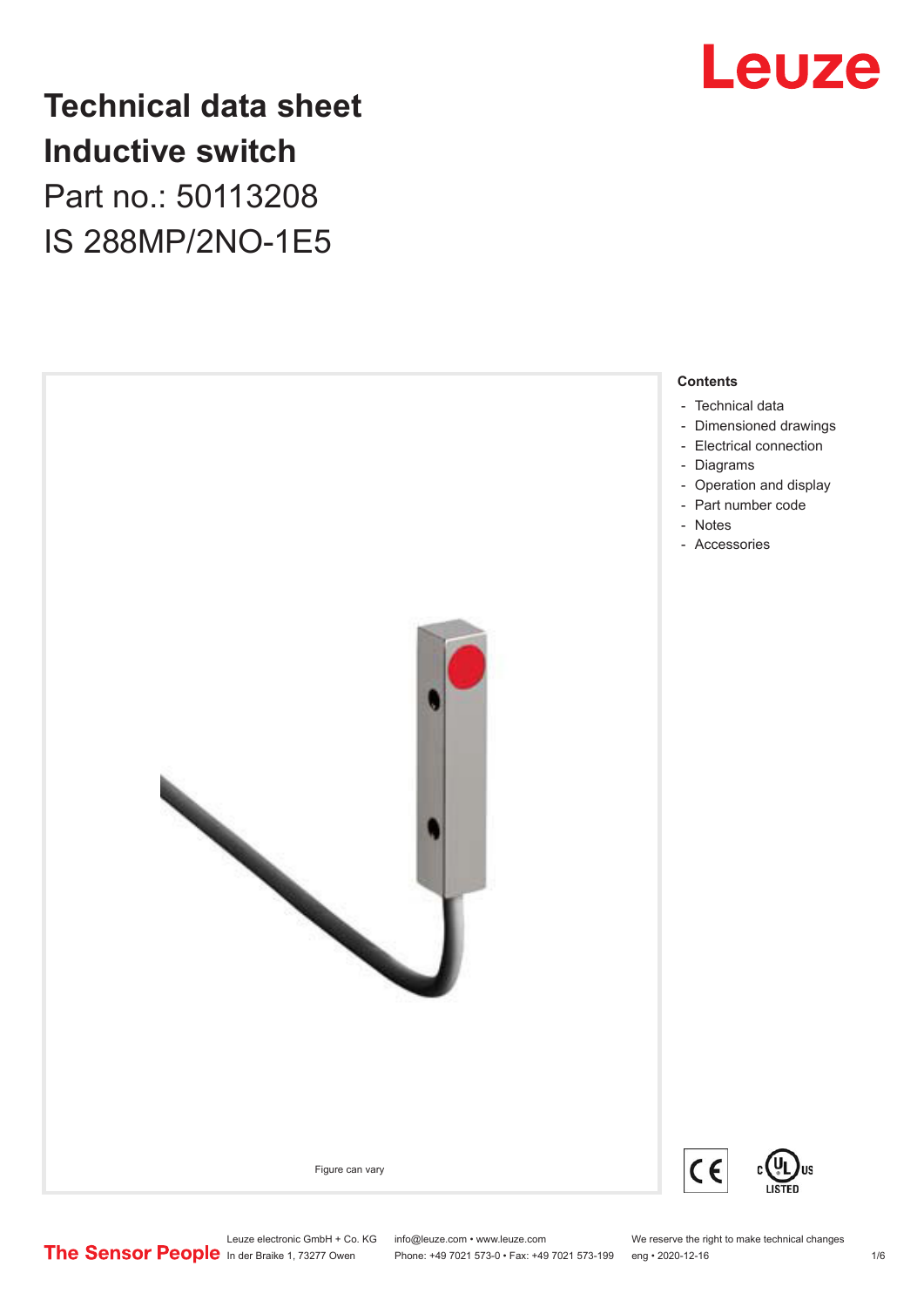### <span id="page-1-0"></span>**Technical data**

# Leuze

#### **Basic data Series** 288 **Typ. operating range limit S<sup>n</sup>** 1.5 mm **Operating range S<sub>a</sub>** 0 ... 1.2 mm **Characteristic parameters** MTTF 900 years **Electrical data Protective circuit** Inductive protection Polarity reversal protection Short circuit protected **Performance data Supply voltage U<sub>B</sub>** 10 ... 30 V, DC **Residual ripple** 0 ... 20 %, From U<sub>B</sub> **Open-circuit current** 0 ... 10 mA **Temperature drift, max. (in % of S<sup>r</sup> )** 10 %, Over the entire operating temperature range **Repeatability, max. (in % of S<sup>r</sup> )** 5 %, For  $U_B = 20$  ... 30 V DC, ambient temperature T<sub>a</sub> = 23 °C  $\pm$  5 °C **Switching hysteresis** 20 % **Outputs Number of digital switching outputs** 1 Piece(s) **Switching outputs Voltage type** DC **Switching current, max.** 200 mA **Residual current, max.** 0.1 mA **Voltage drop** ≤ 2 V **Switching output 1 Switching element** Transistor, NPN **Switching principle** NO (normally open) **Timing Switching frequency** 3,500 Hz **Readiness delay** 60 ms **Connection Number of connections** 1 Piece(s) **Connection 1 Signal OUT** Voltage supply **Type of connection** Cable **Cable length** 2,000 mm **Sheathing material** PVC **Cable color** Gray **Number of conductors** 3 -wire

| <b>Mechanical data</b>                             |                               |
|----------------------------------------------------|-------------------------------|
| Design                                             | Cubic                         |
| Dimension (W x H x L)                              | 8 mm x 8 mm x 40 mm           |
| <b>Type of installation</b>                        | Embedded                      |
| <b>Housing material</b>                            | Metal                         |
| <b>Metal housing</b>                               | <b>ZAMAK</b>                  |
| <b>Sensing face material</b>                       | Plastic, Polybutylene (PBT)   |
| Net weight                                         | 39 <sub>g</sub>               |
| <b>Housing color</b>                               | Red, RAL 3000                 |
|                                                    | Silver                        |
| Type of fastening                                  | Through-hole mounting         |
| <b>Standard measuring plate</b>                    | 8 x 8 mm <sup>2</sup> , Fe360 |
| <b>Operation and display</b>                       |                               |
| Type of display                                    | LED                           |
| <b>Number of LEDs</b>                              | 1 Piece(s)                    |
| <b>Environmental data</b>                          |                               |
| Ambient temperature, operation                     | $-2570 °C$                    |
| Ambient temperature, storage                       | $-25$ 70 °C                   |
|                                                    |                               |
| <b>Certifications</b>                              |                               |
| Degree of protection                               | IP 67                         |
| <b>Protection class</b>                            | III                           |
| <b>Certifications</b>                              | c UL US                       |
| Test procedure for EMC in accordance IEC 61000-4-2 |                               |
| with standard                                      | IEC 61000-4-3                 |
|                                                    | IEC 61000-4-4                 |
| <b>Standards applied</b>                           | IEC 60947-5-2                 |
| <b>Correction factors</b>                          |                               |
|                                                    |                               |
| <b>Aluminum</b>                                    | 0.45                          |
| <b>Stainless steel</b>                             | 0.8                           |
| Copper                                             | 0.4                           |
| <b>Brass</b>                                       | 0.55                          |
| Fe360 steel                                        | 1                             |
| <b>Classification</b>                              |                               |
| <b>Customs tariff number</b>                       | 85365019                      |
|                                                    | 27270101                      |
| eCl@ss 8.0                                         | 27270101                      |
| eCl@ss 9.0                                         | 27270101                      |
| eCl@ss 10.0                                        | 27270101                      |
| eCl@ss 11.0                                        | 27270101                      |
| <b>ETIM 5.0</b>                                    | EC002714                      |
| <b>ETIM 6.0</b>                                    | EC002714                      |
| <b>ETIM 7.0</b>                                    | EC002714                      |
|                                                    |                               |

Leuze electronic GmbH + Co. KG info@leuze.com • www.leuze.com We reserve the right to make technical changes<br>
The Sensor People in der Braike 1, 73277 Owen Phone: +49 7021 573-0 • Fax: +49 7021 573-199 eng • 2020-12-16

**Wire cross section** 0.14 mm<sup>2</sup>

Phone: +49 7021 573-0 • Fax: +49 7021 573-199 eng • 2020-12-16 2/6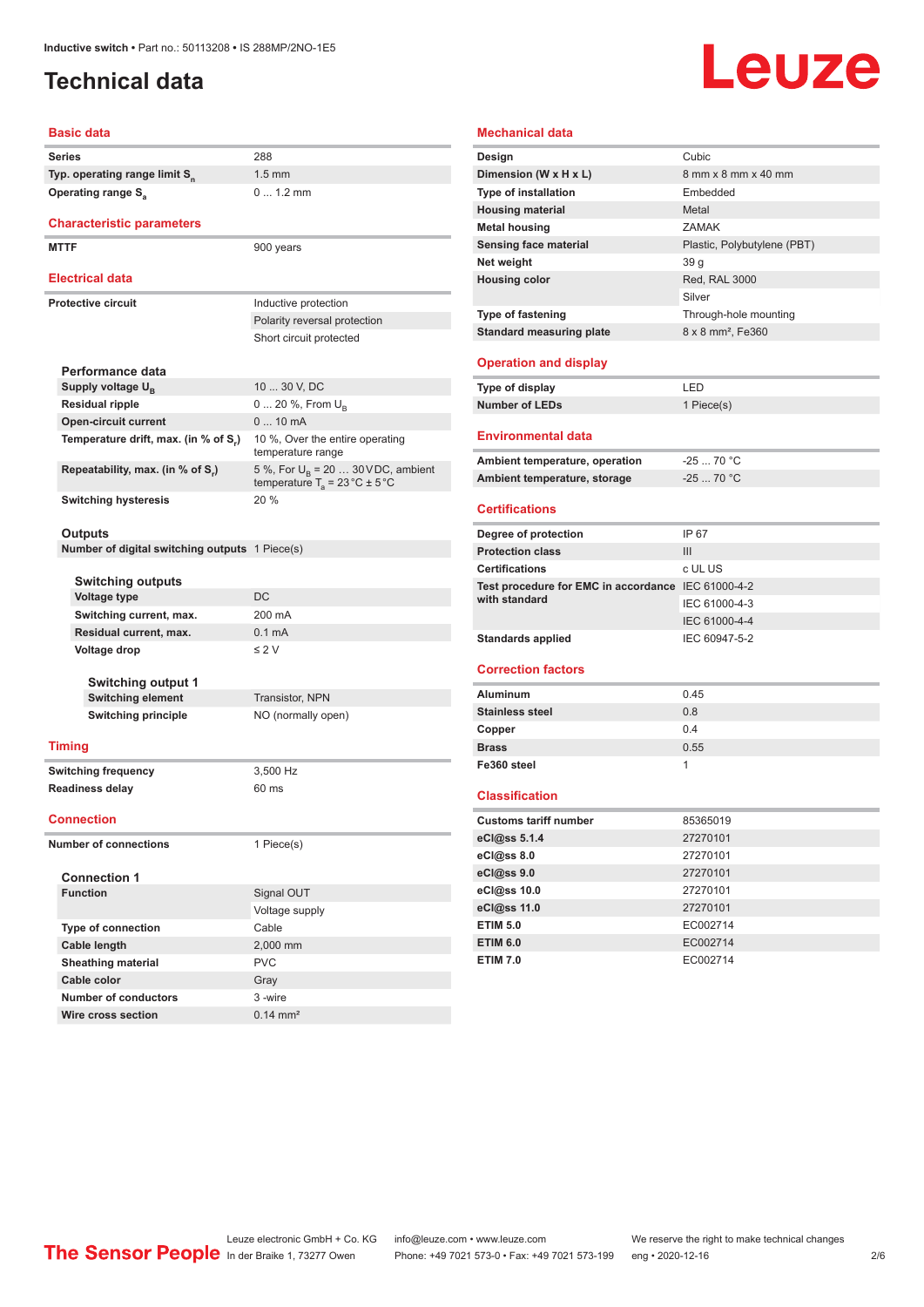### <span id="page-2-0"></span>**Dimensioned drawings**

All dimensions in millimeters



A Active surface

B Yellow LED

## **Electrical connection**

#### **Connection 1**

| <b>Function</b>             | Signal OUT<br>Voltage supply |
|-----------------------------|------------------------------|
| Type of connection          | Cable                        |
| Cable length                | 2,000 mm                     |
| <b>Sheathing material</b>   | <b>PVC</b>                   |
| Cable color                 | Gray                         |
| <b>Number of conductors</b> | 3-wire                       |
| Wire cross section          | $0.14 \text{ mm}^2$          |

| <b>Conductor color</b> | <b>Conductor assignment</b> |
|------------------------|-----------------------------|
|------------------------|-----------------------------|

| <b>Brown</b> | V+               |
|--------------|------------------|
| <b>Blue</b>  | <b>GND</b>       |
| <b>Black</b> | OUT <sub>1</sub> |

#### Leuze electronic GmbH + Co. KG info@leuze.com • www.leuze.com We reserve the right to make technical changes<br>
The Sensor People in der Braike 1, 73277 Owen Phone: +49 7021 573-0 • Fax: +49 7021 573-199 eng • 2020-12-16 Phone: +49 7021 573-0 • Fax: +49 7021 573-199 eng • 2020-12-16 3/6

# Leuze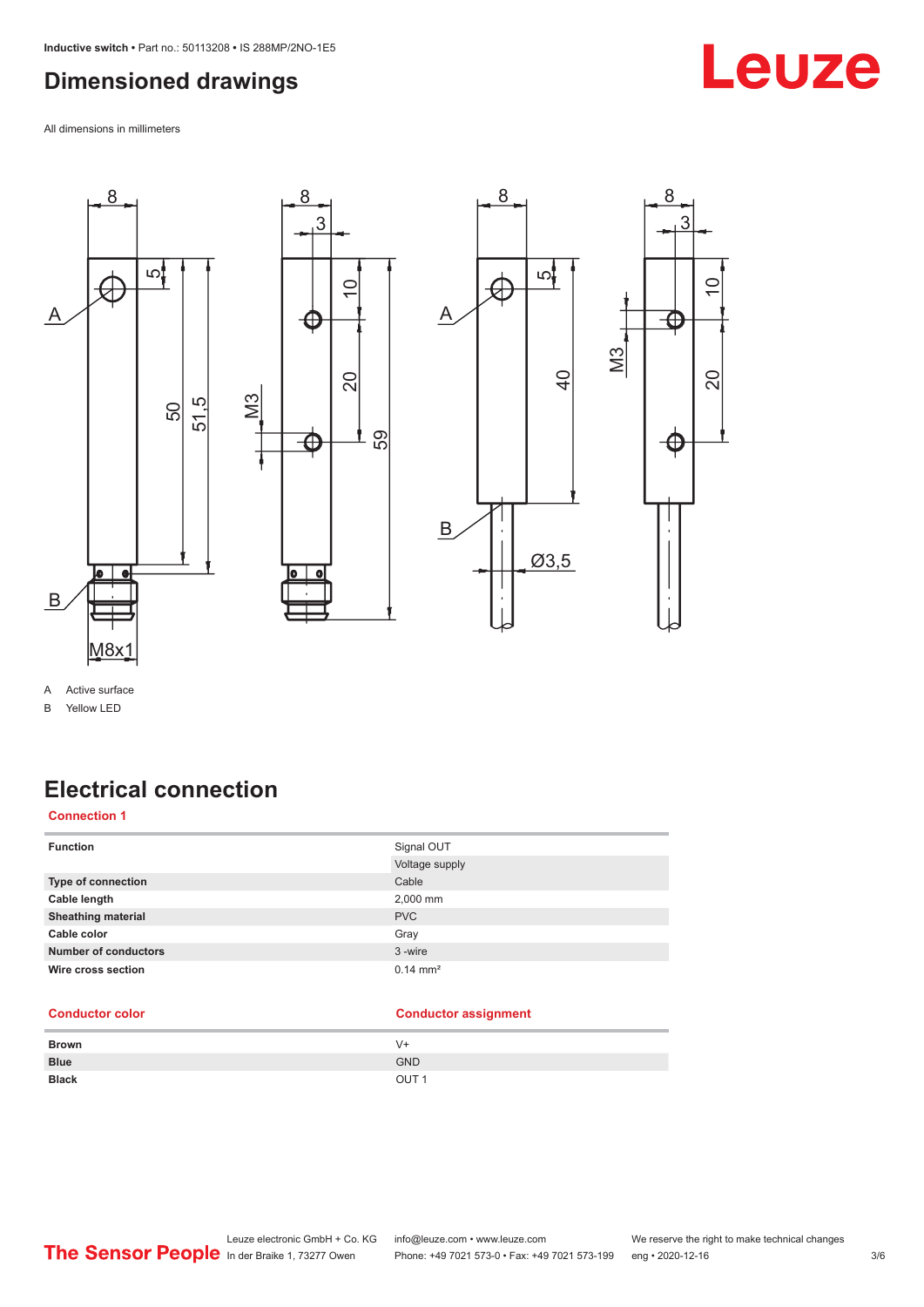#### <span id="page-3-0"></span>**Diagrams**

# Leuze

#### Embedded installation



Types with  $S_{n}$  = 1.5 mm



### **Operation and display**

| <b>LED</b> | Display                  | <b>Meaning</b>                   |
|------------|--------------------------|----------------------------------|
|            | Yellow, continuous light | Switching output/switching state |

Leuze electronic GmbH + Co. KG info@leuze.com • www.leuze.com We reserve the right to make technical changes<br> **The Sensor People** In der Braike 1, 73277 Owen Phone: +49 7021 573-0 • Fax: +49 7021 573-199 eng • 2020-12-16 Phone: +49 7021 573-0 • Fax: +49 7021 573-199 eng • 2020-12-16 4/6

#### a Inductive switch

b Standard measuring plate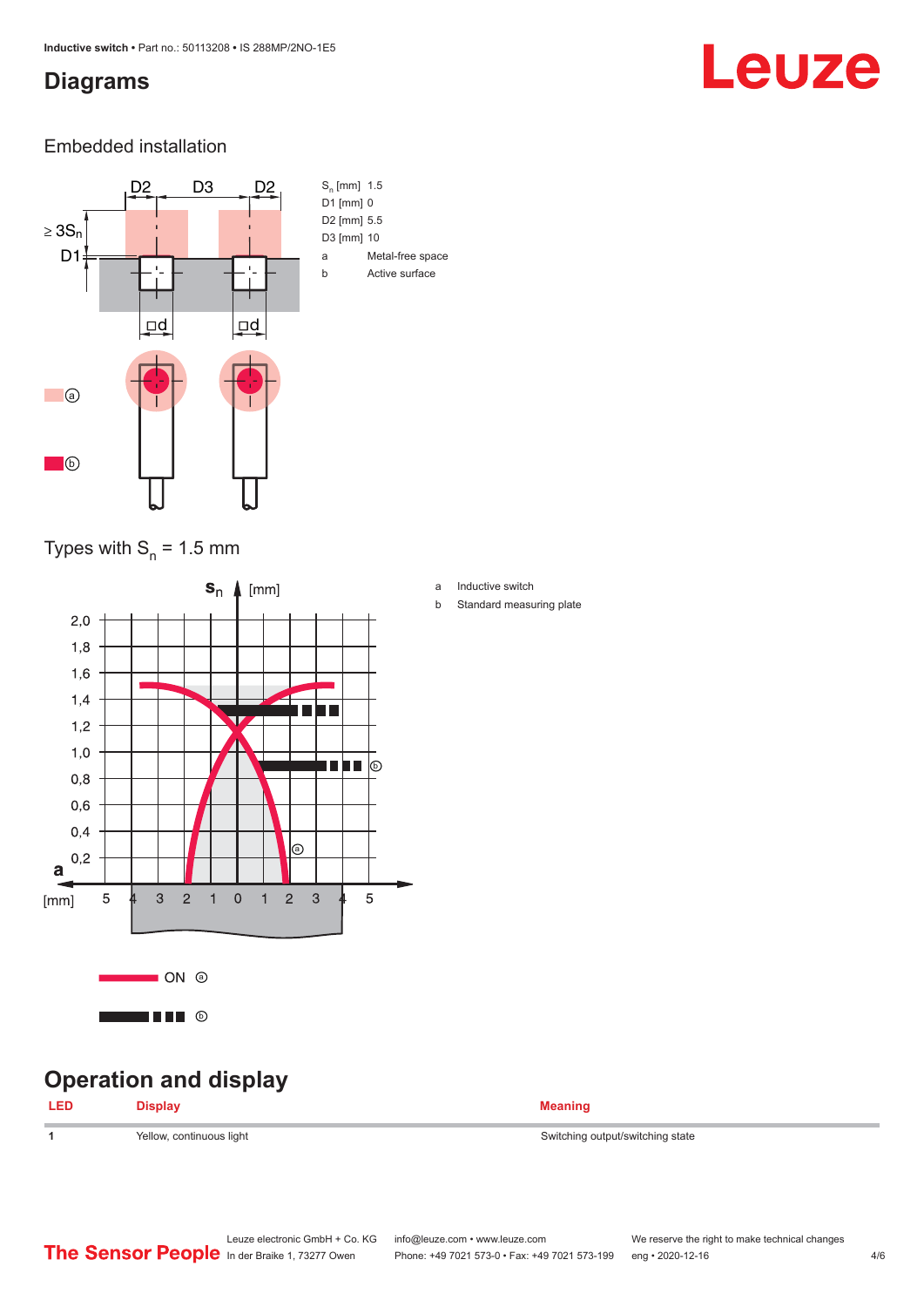#### <span id="page-4-0"></span>**Part number code**

Part designation: **ISX YYY ZZ/AAA.BB-CCC-DDD-DDD**



| <b>ISX</b> | Operating principle / construction<br>IS: inductive switch, standard design<br>ISS: inductive switch, short construction                                                                                                                                                                                                                                                                                                                                                                                                                                                                                                                                                                                                                                                                                                                                                                                                                                                                                                                                                                                                                                                                                                                                                                                                                                                                                                                                                                          |
|------------|---------------------------------------------------------------------------------------------------------------------------------------------------------------------------------------------------------------------------------------------------------------------------------------------------------------------------------------------------------------------------------------------------------------------------------------------------------------------------------------------------------------------------------------------------------------------------------------------------------------------------------------------------------------------------------------------------------------------------------------------------------------------------------------------------------------------------------------------------------------------------------------------------------------------------------------------------------------------------------------------------------------------------------------------------------------------------------------------------------------------------------------------------------------------------------------------------------------------------------------------------------------------------------------------------------------------------------------------------------------------------------------------------------------------------------------------------------------------------------------------------|
| <b>YYY</b> | <b>Series</b><br>203: series with Ø 3 mm<br>204: series with Ø 4 mm<br>205: series with M5 x 0.5 external thread<br>206: series with $\varnothing$ 6.5 mm<br>208: series with M8 x 1 external thread<br>212: series with M12 x 1 external thread<br>218: series with M18 x 1 external thread<br>230: series with M30 x 1.5 external thread<br>240: series in cubic design<br>244: series in cubic design<br>255: series with 5 x 5 mm <sup>2</sup> cross section<br>288: series with 8 x 8 mm <sup>2</sup> cross section                                                                                                                                                                                                                                                                                                                                                                                                                                                                                                                                                                                                                                                                                                                                                                                                                                                                                                                                                                          |
| <b>ZZ</b>  | Housing / thread<br>MM: metal housing (active surface: plastic) / metric thread<br>FM: full-metal housing (active surface: stainless steel AISI 316L) / metric thread<br>MP: metal housing (active surface: plastic) / smooth (without thread)                                                                                                                                                                                                                                                                                                                                                                                                                                                                                                                                                                                                                                                                                                                                                                                                                                                                                                                                                                                                                                                                                                                                                                                                                                                    |
| <b>AAA</b> | Output current / supply<br>4NO: PNP transistor, NO contact<br>4NC: PNP transistor, NC contact<br>2NO: NPN transistor, NO contact<br>2NC: NPN transistor, NC contact<br>1NO: relay, NO contact / AC/DC<br>1NC: relay, NC contact / AC/DC<br>44: 2 PNP transistor switching outputs, antivalent (NO + NC)<br>22: 2 NPN transistor switching outputs, antivalent (NO + NC)                                                                                                                                                                                                                                                                                                                                                                                                                                                                                                                                                                                                                                                                                                                                                                                                                                                                                                                                                                                                                                                                                                                           |
| BB         | <b>Special equipment</b><br>n/a: no special equipment<br>5F: food version<br>5: housing material V2A (1.4305, AISI 303)                                                                                                                                                                                                                                                                                                                                                                                                                                                                                                                                                                                                                                                                                                                                                                                                                                                                                                                                                                                                                                                                                                                                                                                                                                                                                                                                                                           |
| <b>CCC</b> | Measurement range / type of installation<br>1E0: typ. range limit 1.0 mm / embedded installation<br>1E5: typ. range limit 1.5 mm / embedded installation<br>2E0: typ. range limit 2.0 mm / embedded installation<br>3E0: typ. range limit 3.0 mm / embedded installation<br>4E0: typ. range limit 4.0 mm / embedded installation<br>5E0: typ. range limit 5.0 mm / embedded installation<br>6E0: typ. range limit 6.0 mm / embedded installation<br>8E0: typ. range limit 8.0 mm / embedded installation<br>10E: typ. range limit 10.0 mm / embedded installation<br>12E: typ. range limit 12.0 mm / embedded installation<br>15E: typ. range limit 15.0 mm / embedded installation<br>20E: typ. range limit 20.0 mm / embedded installation<br>22E: typ. range limit 22.0 mm / embedded installation<br>2N5: typ. range limit 2.5 mm / non-embedded installation<br>4N0: typ. range limit 4.0 mm / non-embedded installation<br>8N0: typ. range limit 8.0 mm / non-embedded installation<br>10N: typ. range limit 10.0 mm / non-embedded installation<br>12N: typ. range limit 12.0 mm / non-embedded installation<br>14N: typ. range limit 14.0 mm / non-embedded installation<br>15N: typ. range limit 15.0 mm / non-embedded installation<br>20N: typ. range limit 20.0 mm / non-embedded installation<br>22N: typ. range limit 22.0 mm / non-embedded installation<br>25N: typ. range limit 25.0 mm / non-embedded installation<br>40N: typ. range limit 40.0 mm / non-embedded installation |
| <b>DDD</b> | <b>Electrical connection</b><br>n/a: cable, standard length 2000 mm<br>S12: M12 connector, 4-pin, axial<br>200-S12: cable, length 200 mm with M12 connector, 4-pin, axial<br>200-S8.3: cable, length 200 mm with M8 connector, 3-pin, axial<br>S8.3: M8 connector, 3-pin, axial<br>005-S8.3: cable, length 500 mm with M8 connector, 3-pin, axial<br>050: cable, standard length 5000 mm, 3-wire                                                                                                                                                                                                                                                                                                                                                                                                                                                                                                                                                                                                                                                                                                                                                                                                                                                                                                                                                                                                                                                                                                  |



 $\%$  A list with all available device types can be found on the Leuze website at www.leuze.com.

Leuze electronic GmbH + Co. KG info@leuze.com • www.leuze.com We reserve the right to make technical changes In der Braike 1, 73277 Owen Phone: +49 7021 573-0 • Fax: +49 7021 573-199 eng • 2020-12-16